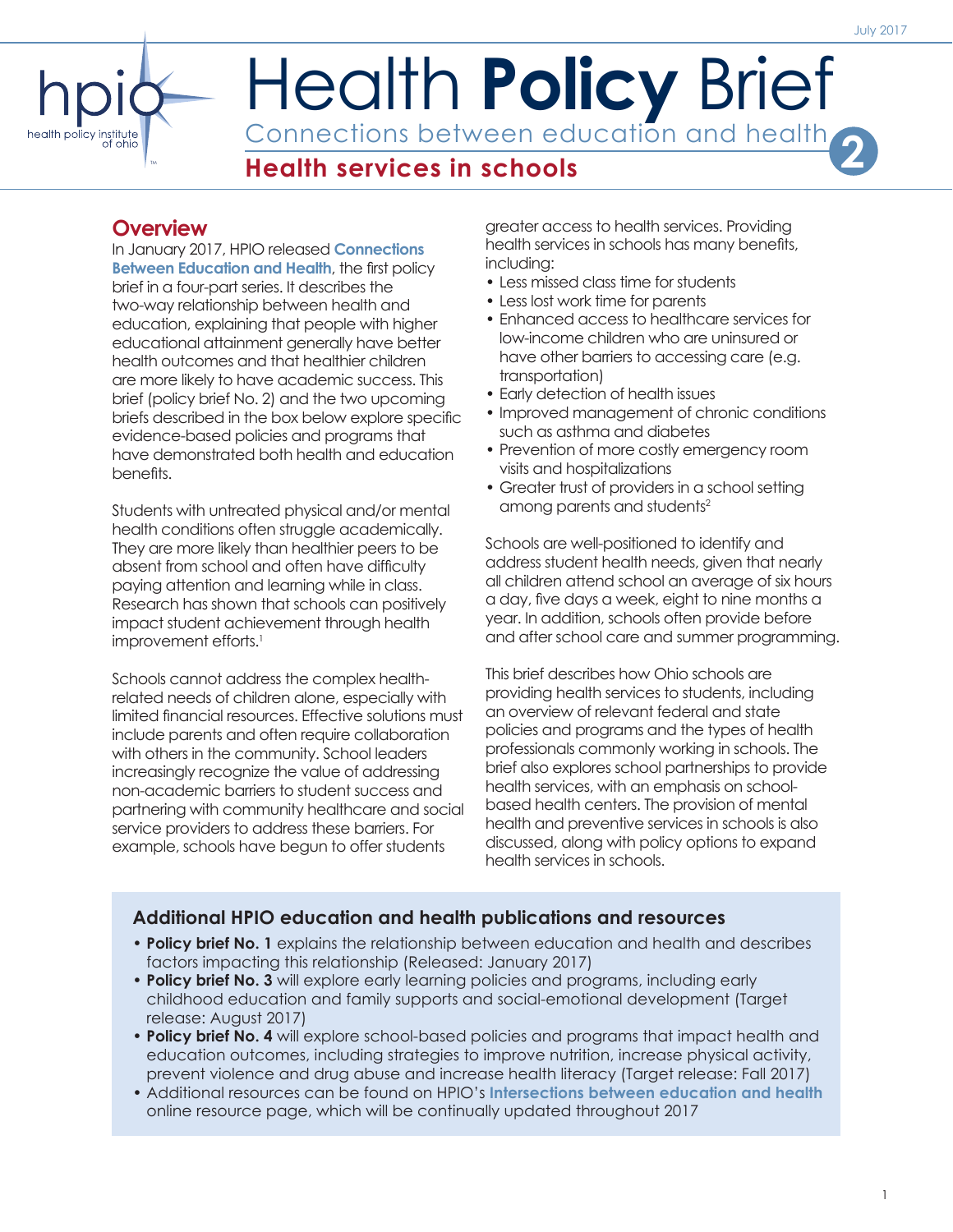## **Whole School, Whole Community, Whole Child (WSCC) framework**

The WSCC framework, developed by the Centers for Disease Control and Prevention (CDC) and ASCD (formerly known as the Association for Supervision and Curriculum Development), provides school leaders with a comprehensive approach for addressing health-related barriers to learning. It calls for greater collaboration across the community, school and health sectors, providing the opportunity for these sectors to leverage limited resources and work together to provide effective and efficient programs and services to improve both the health and academic success of students.<sup>3</sup>

This framework shifts the conversation from being narrowly focused on academic achievement to one that promotes long-term development

## **Common health conditions among schoolage children**

The prevalence of chronic conditions among children has increased in recent decades.<sup>6</sup> Examples of common health conditions found among school-age children include asthma, food allergies and tooth decay. The proportion of children who are overweight or obese has also increased, leading to other conditions such as diabetes (see figure  $1$ ). $<sup>7</sup>$ </sup>

Mental health disorders affect an estimated one in five children<sup>8</sup>, with Attention-Deficit/Hyperactivity Disorder (ADHD), behavioral or conduct problems, anxiety and depression being the most prevalent.<sup>9</sup> Research indicates that half of all psychiatric illnesses begin before the age of 14 and 75 percent begin by age 24.<sup>10</sup>

## **Current landscape: health services in schools**

Neither federal nor Ohio law requires schools to provide comprehensive health services to all students. However, several federal and state policies and programs outline requirements related to the provision of health services in schools, particularly for children with special health needs and Medicaid reimbursement for health services provided in schools.

and success of the whole child. The model envisions a child who is challenged, healthy, safe, engaged and supported. The model includes ten components, which represent a full range of learning and health system supports:

- Health education
- Physical education and physical activity
- Nutrition environment and services
- Health services
- Social and emotional climate
- Counseling, psychological and social services
- Physical environment
- Employee wellness
- Family engagement
- Community engagement<sup>4</sup>

The goal is to implement all components schoolwide, but each component on its own has been found to positively influence student health and academic achievement.5



## Figure 1. **Common health conditions among school-age children in Ohio**

**Sources:** Behavioral Risk Factor Surveillance System; Ohio Department of Health Third Grade Oral Health Screening Survey; Youth Risk Behavior Surveillance System; National Survey on Drug Use and Health; Mental Health America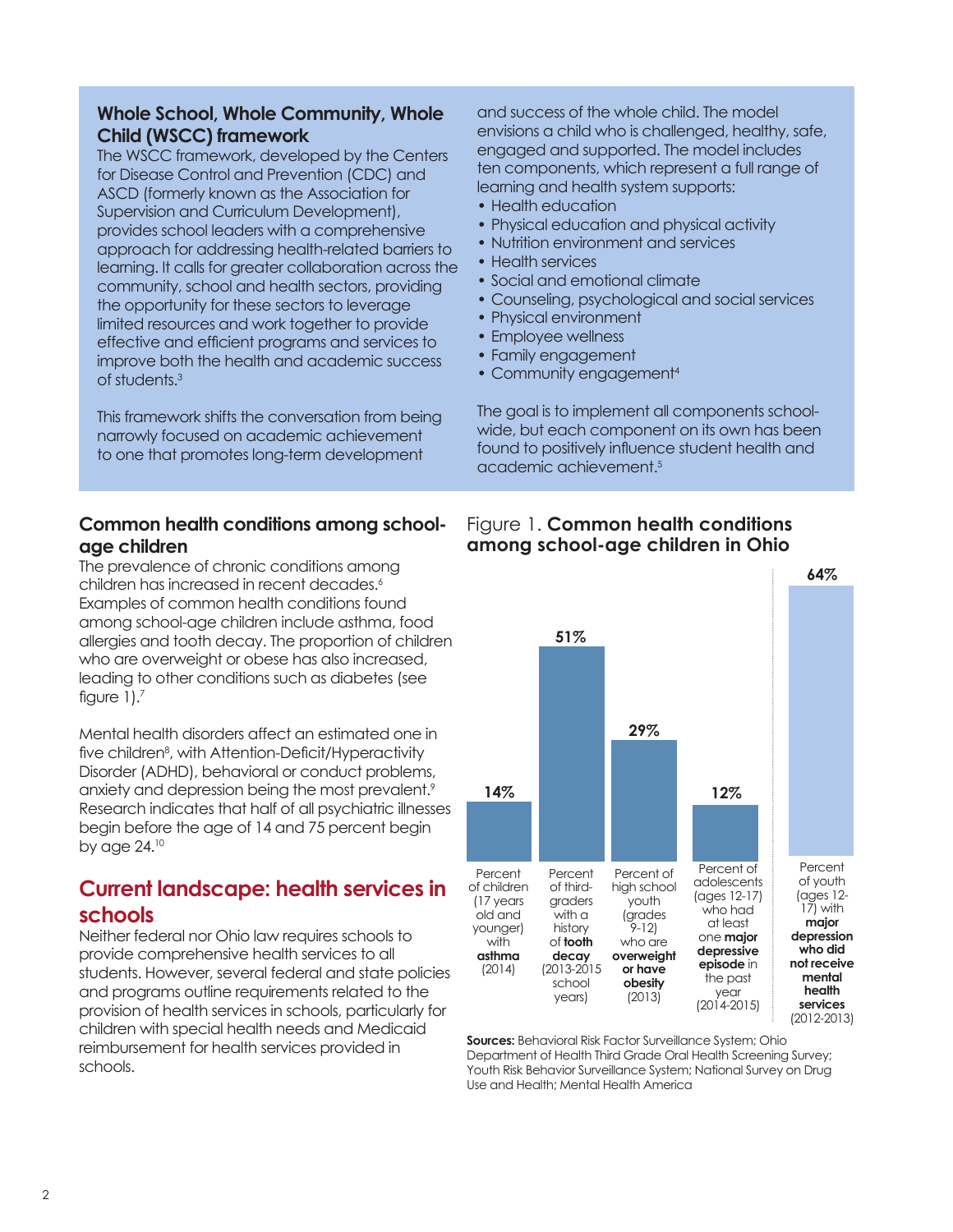## **The Individuals with Disabilities Education Act**

The Individuals with Disabilities Education Act (IDEA), a federal law overseen by the U.S. Department of Education, mandates that all children with special health needs receive "free appropriate public education."15 Part B of the Act requires schools to provide special education and related services for school-age children with disabilities, including intellectual disabilities, hearing, speech, language or visual impairments, emotional disturbances, orthopedic impairments, autism, traumatic brain injury and specific learning disabilities.<sup>16</sup>

Children's needs are identified and documented in an individualized education plan (IEP). The IEP outlines the services that must be provided to the student, including related medically necessary services such as physical and speech therapy. In the 2016-17 academic year, approximately 243,000 children in Ohio had an IEP.<sup>17</sup>

The federal government provides some funding to states to cover a portion of the cost of IDEA requirements. States and individual school districts must fund the remainder.<sup>18</sup> In FY 2015, the IDEA federal funding gap in Ohio was estimated to be \$646.3 million.<sup>19</sup>

## **Free care policy**

In the past, the federal Centers for Medicare and Medicaid Services (CMS) generally did not allow Medicaid to reimburse for services provided to Medicaid-eligible students if the services were

available without charge to all students or the community at large (referred to as "free care").20 In December of 2014, CMS issued new guidance to "facilitate and improve access to quality healthcare services and improve the health of communities."<sup>21</sup> Under this guidance, CMS allows Medicaid to reimburse for Medicaid-covered services provided to Medicaid beneficiaries, regardless of whether the services are also provided without charge to others in the school or community.<sup>22</sup>

This change can alleviate some of the financial burden on schools providing health services and facilitate expanded access to health services in schools. However, to take advantage of this new policy, states may need to make changes to their Medicaid state plan and/or other regulations. Ohio Medicaid would need to submit a state plan amendment (SPA) and make changes to its administrative polices to allow Medicaid to reimburse schools. To date, Ohio has not done so.

## **Types of providers in schools**

Providing healthcare services in schools is not a new idea. Nurses have been working in schools for over a century and continue to play a central role in school health programs and services.<sup>23</sup> School nurses are often employed by school districts and may serve multiple school buildings. Some districts contract with local health departments or other community healthcare organizations for nursing services.<sup>24</sup> Healthy People 2020 recommends that schools have at least one full-time registered school nurse for every 750 students.<sup>25</sup>

## **Ohio's Medicaid Schools Program**

Ohio's Medicaid Schools Program (MSP) allows Medicaid to pay for Medicaid-reimbursable services delivered to Medicaid-eligible children who receive services included or indicated on an IEP.<sup>11</sup> In Ohio, therapists (including physical, occupational and speech therapists) enrolled in the Medicaid program can make referrals for services independent of an outside medical order. Schools often contract with third party administrators to manage Medicaid billing and reimbursement processes.

Both traditional school districts and charter schools in Ohio can take part in the MSP and receive Medicaid reimbursement. Approximately 85 percent of traditional schools in Ohio took part in the MSP program in the 2016-17 academic year.<sup>12</sup> The program is administered jointly between the Ohio Department of Medicaid (ODM) and the Ohio Department of Education (ODE).

Medicaid MSP reimbursement to schools totaled \$73 million in FY 2015.<sup>13</sup> Medicaid is financed through a federal-state reimbursement arrangement based on the Federal Medical Assistance Percentage (FMAP). Through this arrangement, states receive partial reimbursement from the federal government for healthcare services provided to Medicaid enrollees at a rate that generally varies between 50 and 83 percent for most enrollees.<sup>14</sup> The remaining costs are paid by a state match allocated through state General Revenue Fund (GRF) dollars. For Ohio's MSP, local school districts, not the state, are responsible for this "match", which is typically paid through local tax/levy dollars instead of state GRF dollars.

For more information on Ohio's Medicaid program and FMAP rates, see **[Ohio Medicaid Basics 2017](http://www.healthpolicyohio.org/ohio-medicaid-basics-2017/)**.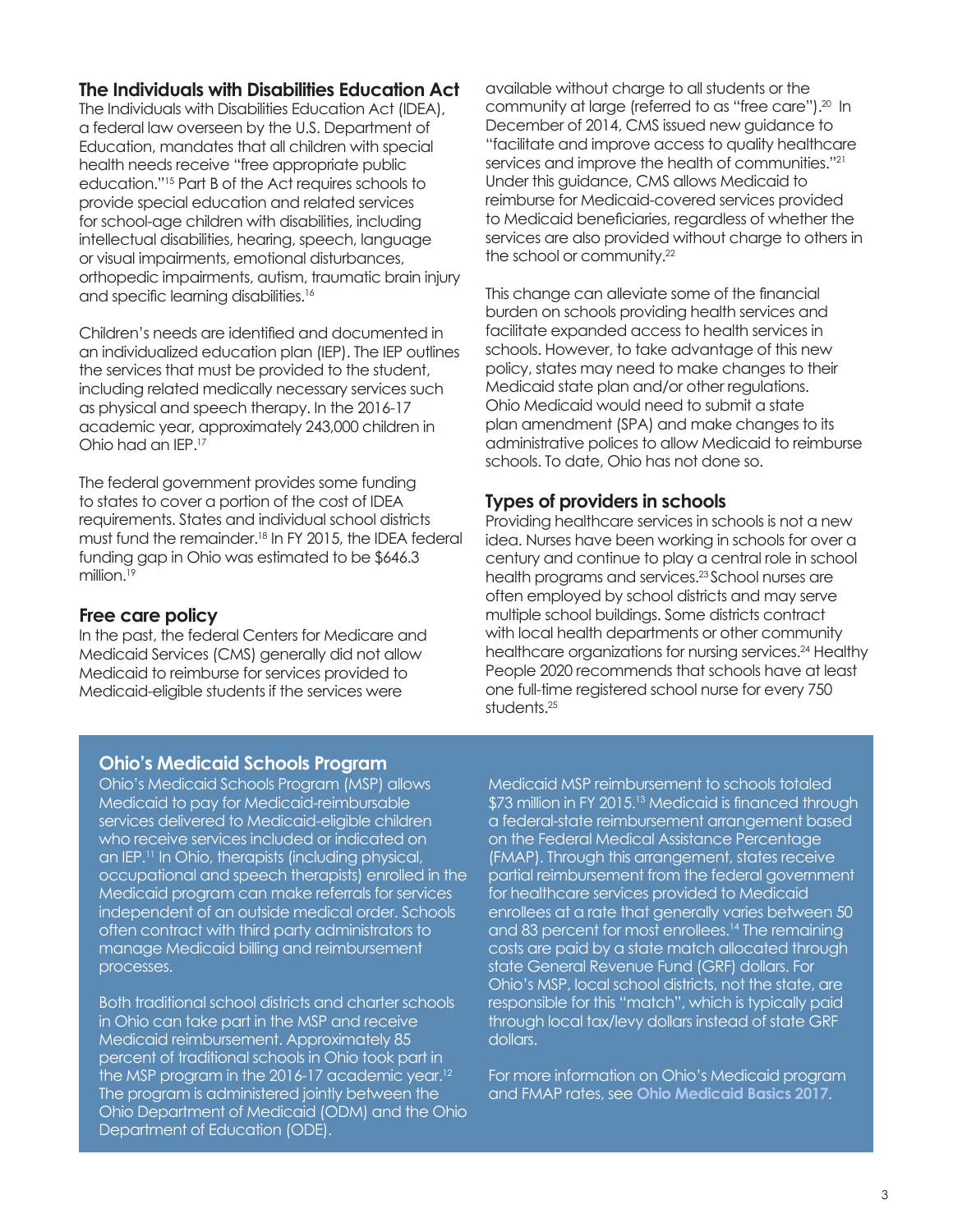## Figure 2. **Average number of full-time equivalent (FTE) health professionals in Ohio school districts per 1,000 students, 2015-2016**



**Source:** Data from the Ohio Department of Education 2015-2016 District Report Cards

Examples of services commonly provided by school nurses include:

- Non-prescription treatment of minor acute injuries and illnesses
- Medication administration
- State-mandated screenings
- Chronic disease management
- Emergency preparedness
- Health education
- Triage and referrals to school-based health centers and/or community providers<sup>26</sup>

Other health professionals commonly working in schools include counselors, psychologists and social workers. Services provided by these professionals may overlap and differ based on school needs, capacity constraints and grade level. Of the three, school counselors are the most common, particularly in middle and high schools. School counselors tend to focus on social and emotional development in early years then shift primarily to academic and career-related guidance in middle and high school. School psychologists tend to focus on special learning and behavioral problems, while school social workers focus on broader family and community factors that influence learning.<sup>27</sup>

Physical and occupational therapists, audiologists and speech-language pathologists are other providers that deliver services in schools – generally to students with special health needs.<sup>28</sup> Especially in smaller school districts, these providers may be employed by external healthcare entities or educational service centers (ESCs), which offer services to all schools within a specific region of the state. Figure 2 provides information on the average number of health professionals in Ohio school districts.

## **Policy proposals in Ohio to improve student health**

The Governor's Office of Health Transformation (OHT) has indicated interest in improving academic achievement through better student health. Proposed strategies outlined in OHT's 2018-2019 budget white paper are summarized below:

- OHT and ODE would reconvene a School Health Advisory Council (originally convened in 2014) to develop a school health care toolkit, which would provide guidance to school districts on how to address barriers to forming school-based health care partnerships. The tool kit would be made available to school districts in mid-2017. ODE would also provide technical assistance upon request to schools pursuing school-health care partnerships. The Council included representatives from schools, healthcare providers, state and local government, the business community, parents and student advocates.
- Through implementation of the comprehensive primary care (CPC) payment model, primary care practices would earn financial rewards for meeting certain quality targets to keep children well, such as adolescent well-care visits and weight assessment and counseling for nutrition and physical activity. Practices could use these additional dollars to partner with schools to improve student health.
- Medicaid managed care plans would be financially rewarded for improved academic performance of their enrollees in lowperforming schools. Specific performance metrics would be identified by ODM and ODE.<sup>29</sup>

Notably, the final 2018-2019 budget included a provision prohibiting ODM from implementing a program during the 2018-2019 fiscal biennium under which Medicaid managed care plans could receive incentives for helping students with Medicaid attending low-performing primary schools improve their academic performance.<sup>30</sup>

The **[2017-2019 State Health Improvement Plan](http://www.healthpolicyohio.org/wp-content/uploads/2017/05/SHIP_05042017.pdf)**, developed with input from many state and local-level stakeholders, under the auspices of OHT and the Ohio Department of Health, also includes several objectives and recommended strategies, such as the implementation of schoolbased health centers, aimed at improving academic achievement and student health.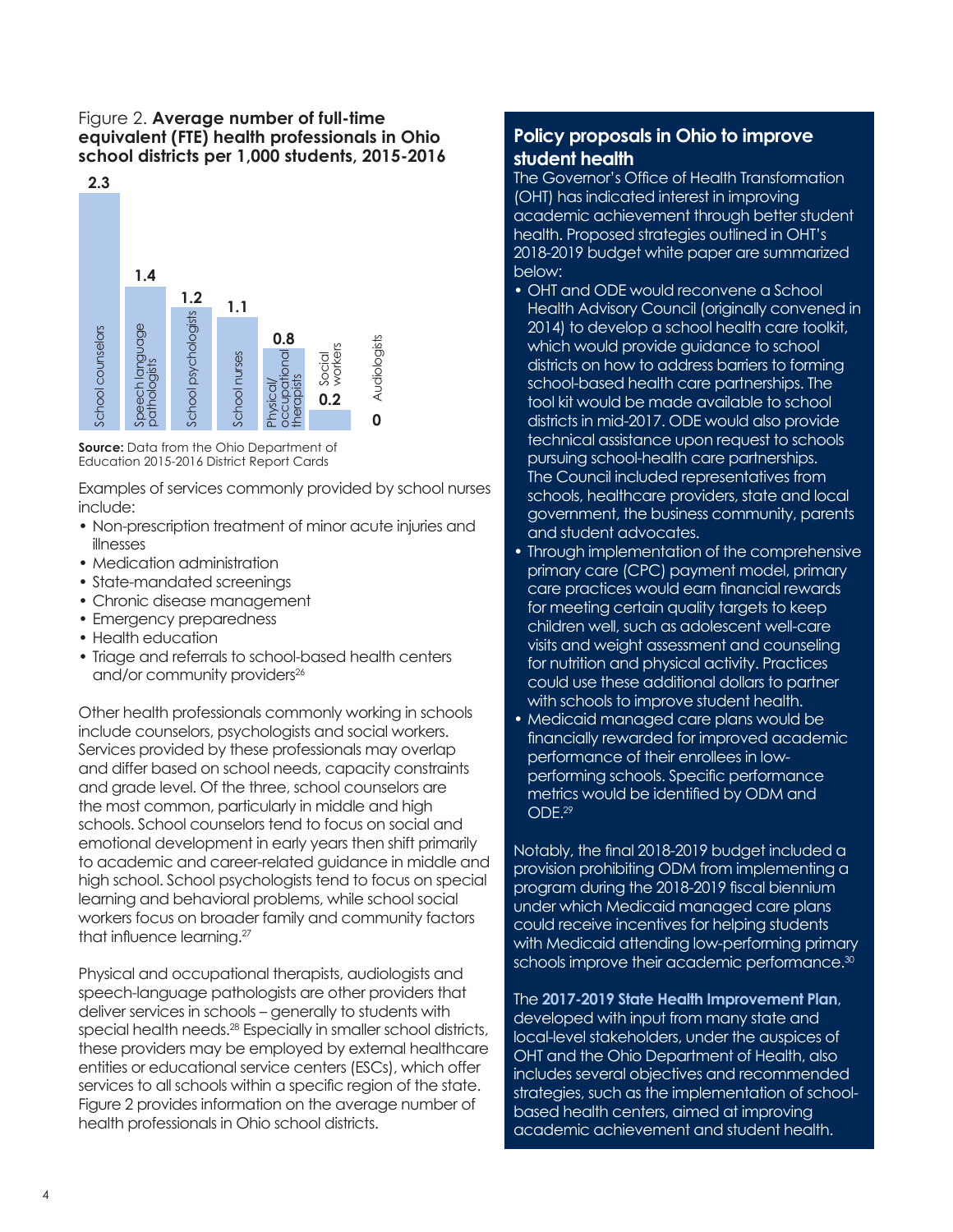



**Note:** Data reflects information from middle and high schools surveyed, including public schools, charter schools and alternative schools containing any of grades 6 through 12. Nurse-to-student ratio is not reflected in Ohio data. **Source:** Data from Ohio School Health Profiles Survey, 2008 - 2016

## **"5 of 8 rule" repeal**

In 2015, Ohio repealed a provision of state law adopted in 1983 which regulated the ratio of certain staff to students within a school district.<sup>31</sup> Under the provision, known as the "5 of 8 rule," schools were required to employ, at minimum, five full-time equivalent educational service personnel selected from the following eight personnel areas for every 1,000 students in their district: counselor, library media specialist, visiting teacher, social worker, school nurse and elementary art, music or physical education personnel.

Because there is no mandate in Ohio for schools to employ nurses, these positions are susceptible to being cut in periods of economic downturn. This may explain the decrease in school nurses from 2009 to 2012 (see figure 3). However, data from the Ohio School Health Profiles survey shows that the percentage of schools with a full-time registered nurse providing health services to students increased overall from 40.2 percent in the 2007-2008 school year to 44 percent in the 2015-2016 school year.<sup>32</sup> Since the "5 of 8" rule was repealed in 2015, continued monitoring of these numbers will be helpful in evaluating

whether the policy change will impact the percent of schools with a full-time registered nurse going forward.

## **Partnerships for providing health services in schools**

School leaders increasingly recognize the value of addressing non-academic barriers to student success and partnering with healthcare and social service providers in the community to address these barriers. Because funding constraints limit the extent to which schools can afford to employ full-time school nurses and other school-based healthcare professionals, forming partnerships with organizations in the community can be a powerful and cost-effective option.<sup>33</sup>

Partnerships may take several different forms along a continuum ranging from low collaboration and coordination with external partners to partnerships that make schools a location where the entire community can access healthcare services and other supports (see figure 4). These arrangements expand the scope of preventive, diagnostic and treatment services available to students.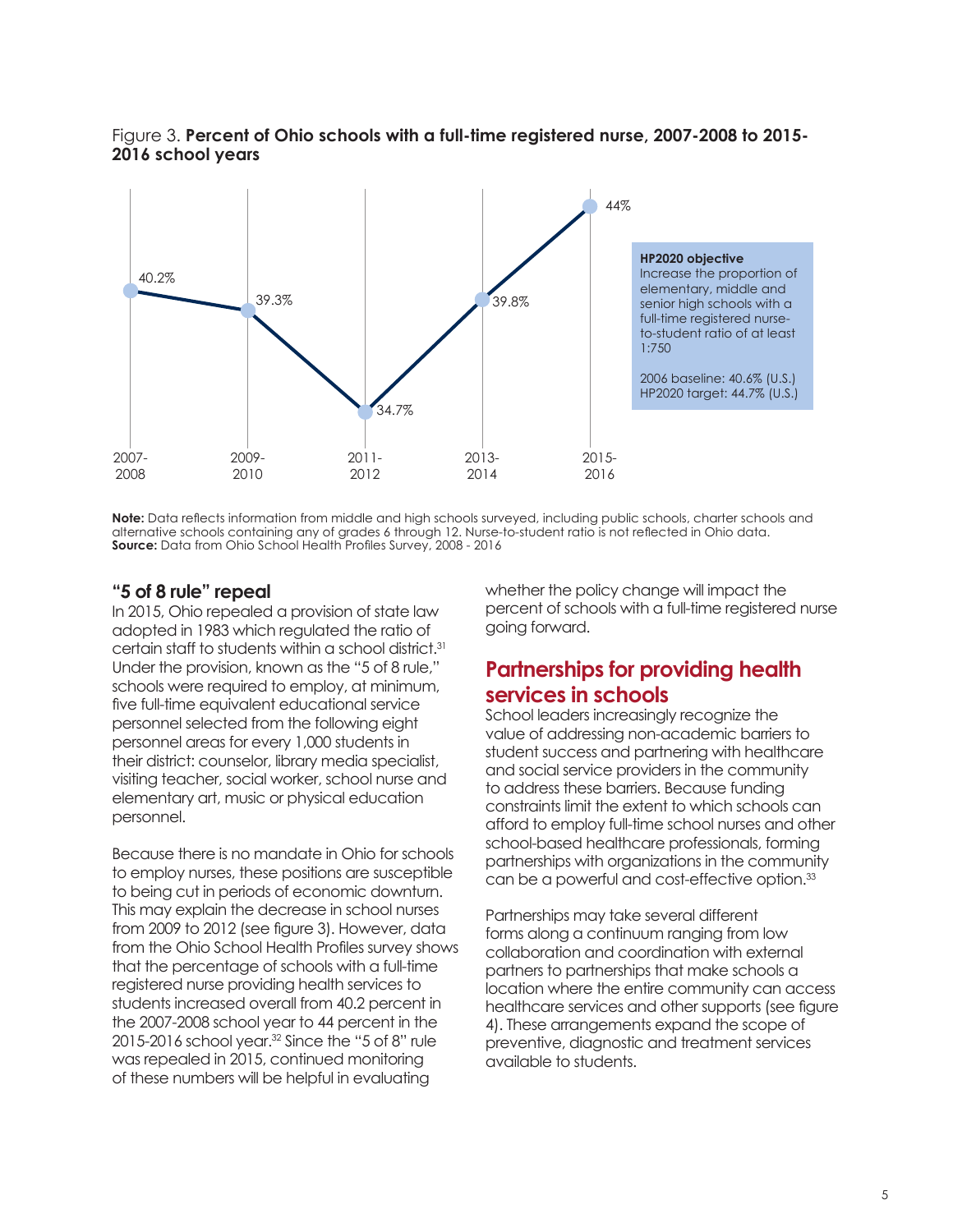## Figure 4. **Partnership options to provide health services to students**



## **School-based health centers**

School-based health centers (SBHCs) are health centers located within or near a school that deliver health services to students (pre-K through grade12). Some SBHCs also serve school staff, parents and siblings of students and other community members. In these cases, SBHCs often stay open beyond normal school hours and/or during summers.34

In a typical SBHC model, a sponsoring entity operates and administers the SBHC and employs or contracts with staff to provide healthcare services. SBHCs are commonly sponsored by community healthcare providers such as federally qualified health centers (FQHCs), hospitals or local health departments.35 Less often, an SBHC is sponsored by a school system, nonprofit organization or university.<sup>36</sup>

Services provided by SBHCs vary based on community need. SBHCs typically provide primary care and preventive services, but can also offer dental, vision and/ or mental health services. Reproductive health services can also be offered, as allowed by school district policies.37 It is most common for SBHCs to be staffed by a primary care provider, such as a nurse practitioner or physician's assistant, although some SBHCs are staffed by a more comprehensive multi-disciplinary team of clinicians.

## **School-based health center landscape and challenges**

There is no formal standardized reporting of SBHCs in Ohio. However, various stakeholder groups, including the Ohio Association of Community Health Centers, indicate that there are more than 60 SBHCs in the state to date,

## **Community schools or Community Learning Centers**

The "community schools" model brings together many partners to offer a range of supports and opportunities to children, youth, families and communities, with a public school acting as a hub.<sup>39</sup> Community schools work to address social factors that may hinder a child's ability to learn (e.g., food insecurity), enhance family and community engagement and expand learning opportunities for students both inside and outside the school building. School-based health centers can be and often are embedded in community schools.40

The Cincinnati Public School District has transformed more than 30 of its schools into community schools, many of which include an SBHC. The district refers to these schools as "community learning centers."41

**Note:** Charter schools in Ohio are referred to as "community schools" under Ohio law (see ORC 3314.01), but this is different from the community school model described above.

with more than half sponsored by an FQHC.<sup>38</sup> Many of Ohio's SBHCs are in the Cincinnati-Hamilton County region, although SBHCs also operate in other areas of the state, including Cuyahoga and Franklin Counties. Several of the key challenges that arise when integrating SBHCs into schools are described in the subsequent pages.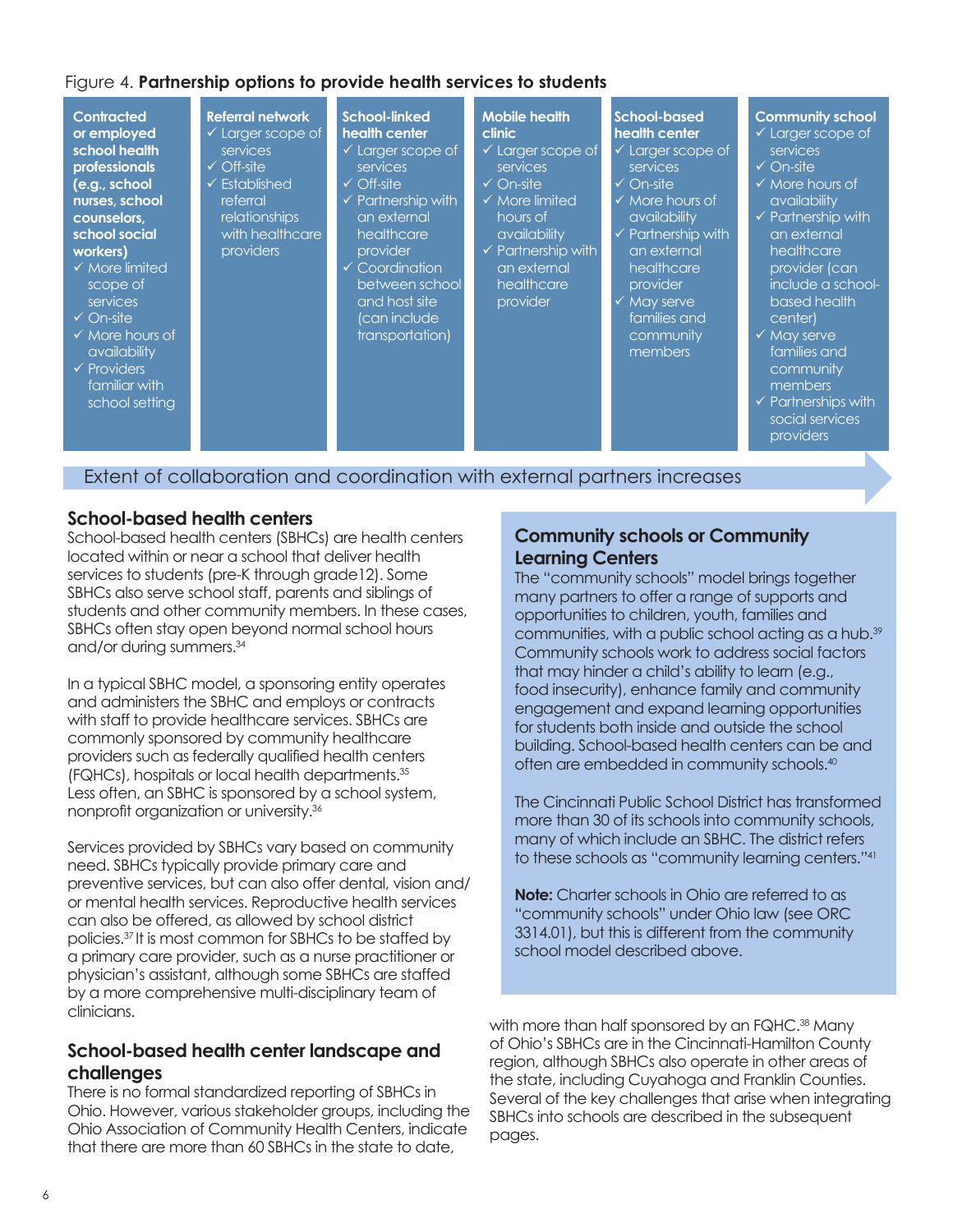#### **Reimbursement and financial sustainability**

Reimbursement for SBHCs is critical, but schools are not designed to bill third party payers (e.g., Medicaid and private health insurers) for healthcare services. In Ohio, SBHCs also are not considered a separate provider type, which restricts their ability to receive payment directly from a health plan. SBHCs often serve students with Medicaid coverage and/or those who are uninsured. Consequently, ensuring financial sustainability while providing healthcare services regardless of a student's ability to pay can be extremely challenging for an SBHC.

Partnerships with FQHCs and FQHC look-alikes<sup>42</sup> as sponsoring entitites can provide added benefits – particularly for SBHCs established in underserved areas with a higher proportion of students enrolled in Medicaid. FQHCs and FQHC look-alikes are reimbursed under a prospective payment system, which provides a higher payment rate under Medicaid. In addition, FQHCs have access to federal grants, programs and federal safety net protections that may not apply to other providers, such as medical malpractice protections under the Federal Tort Claims Act.43

SBHCs can improve financial sustainability by expanding their target population to additional school sites within a district or providing services to individuals within the surrounding community. SBHCs may also rely on supplemental funding from other entities to maintain sustainability, including funding from the state or private entities and foundations.

#### **Prior authorization**

State Medicaid programs may require beneficiaries to select or be assigned a primary care provider. Under these circumstances, healthcare services provided to a Medicaid beneficiary by another provider can require pre-approval or prior authorization from a Medicaid managed care plan in order to get Medicaid payment. SBHCs may therefore have to obtain approval to provide healthcare services to their students with Medicaid coverage in order to be eligible for reimbursement.

#### **Privacy issues**

SBHCs must ensure compliance with laws regulating use of personal health and education information. The federal Health Insurance Portability and Accountability Act (HIPAA) sets privacy and security standards for a person's protected health information. Health information included in a child's education records may also fall under the federal Family Educational Rights and Privacy Act (FERPA), which protects the privacy of a student's education records. Determining when HIPAA or FERPA applies and navigating the overlap between these two federal laws can be challenging for an SBHC.

## **School-based telehealth services**

The development of telehealth technology and its growing implementation provides a promising opportunity to integrate and expand upon health services provided in schools. Telehealth, or telemedicine, includes the use of electronic information and communications technology to deliver clinical services to patients from a distance.

School-based telehealth services can provide students with increased access to primary, acute and specialty care, and increased overall access to healthcare services for students living in rural or designated health professional shortage areas.44 Research suggests that telehealth services can also be a more cost-effective way to provide healthcare services.<sup>45</sup>

#### **Reimbursement for telemedicine under Ohio Medicaid**

There is no federal law regulating Medicaid or private payer coverage of telehealth services. There are also no widely accepted guidelines around telehealth reimbursement for Medicaid or private payers, so laws vary greatly from state to state.

Ohio Medicaid pays for telemedicine in certain settings under OAC 5160-1-18. To qualify for reimbursement, a patient must be seen at one of the following locations: office of an MD, DO, optometrist or podiatrist, an FQHC, rural health center or primary care clinic, outpatient hospital, inpatient hospital or nursing facility.

A school cannot be reimbursed for telemedicine services under the rule. However, an SBHC sponsored by one of the provider types listed above may qualify for reimbursement. To qualify for reimbursement, the site at which the patient is located and the site where the provider is located must be outside of a five-mile radius from one another.

In early 2017, Ohio Medicaid sought stakeholder comments on potential revision of its telemedicine rule. Revision of the rule could provide an opportunity to expand reimbursement for school-based telehealth/ telemedicine services.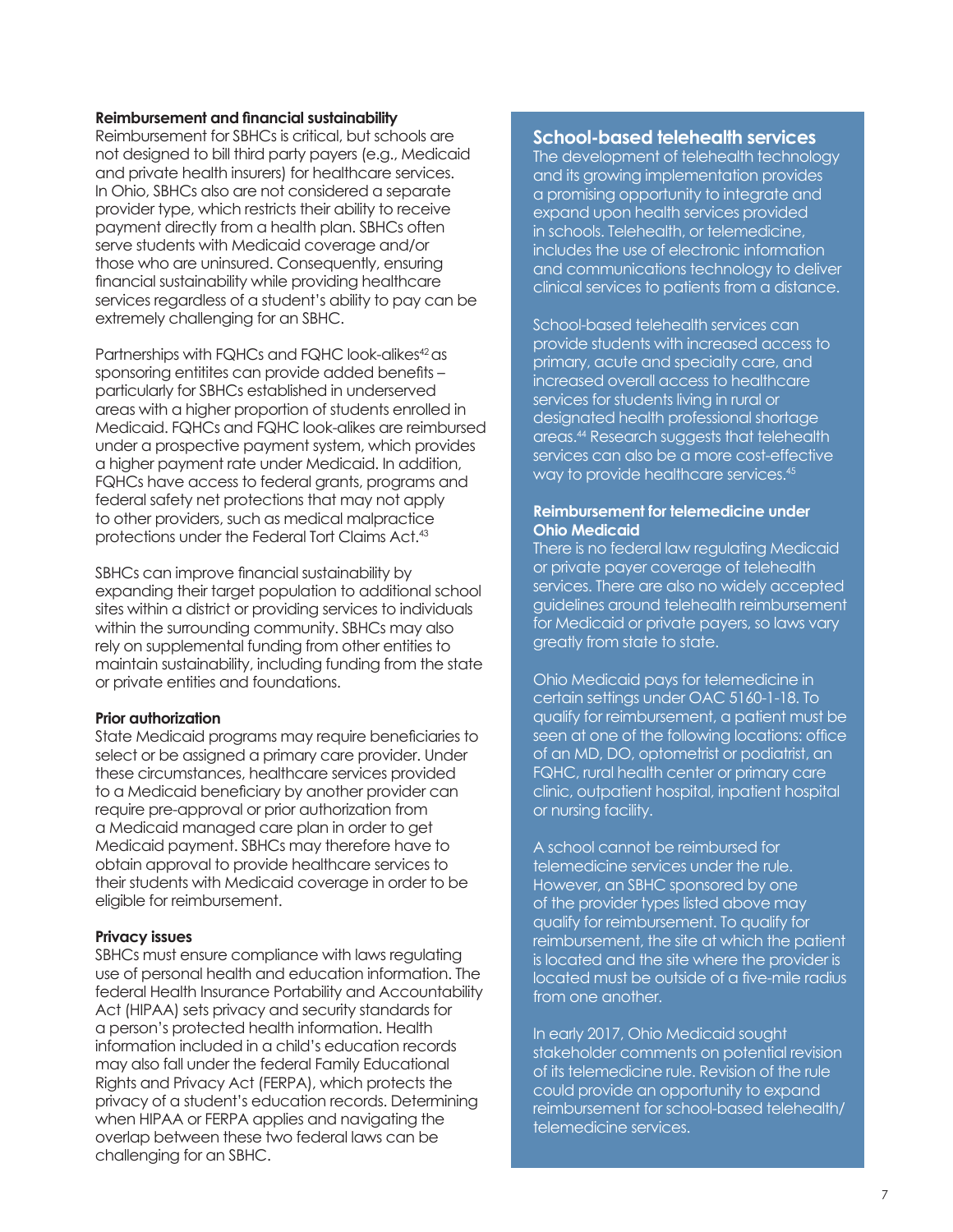## **Evidence on the effectiveness of school-based health centers**

SBHCs have been proven to increase access to care and improve health and academic achievement among students.46 Although outcomes vary depending on the types of services offered, hours of operation and other factors, research has identified the following benefits associated with SBHCs:

- Improved grade point averages
- Higher rates of high school completion
- Increased grade promotion
- Increased vaccination rates and provision of other clinical preventive services
- Better asthma management
- Fewer emergency department visits and hospitalizations
- Improved health behaviors

• Reduced educational gaps and health disparities (when established in low-income communities)<sup>47</sup>

SBHCs also provide a positive return on investment and have been found to produce savings for Medicaid. Studies have shown net savings to Medicaid ranging from \$46 to \$1,166 per SBHC user.48 Studies report pharmaceutical savings and lower emergency department and hospitalization expenses, especially for children with asthma<sup>49</sup>, which outweigh the costs of increased provision of preventive care, dental care and mental health services through SBHCS.<sup>50</sup>

#### **Space**

In many SBHCs, the school provides space to the sponsoring entity free of charge and often covers the overhead costs associated with operation of the SBHC. In other models, the school may charge the sponsoring entity rent or an overhead/utility fee to cover the cost of space.

Designating space for an SBHC on school grounds can be a significant obstacle. However, schools and communities interested in establishing SBHCs have been able to identify innovative ways to overcome space issues or acquire start-up funding to build out space on school grounds. The Ohio School Facilities Commission also offers blueprints for new-build schools in Ohio to guide design of an SBHC or clinic space from the ground up.

#### **Other challenges**

Other challenges to SBHC implementation include:

- Obtaining parental consent as needed to provide health services to students
- Securing buy-in and engagement from teachers, administrators, parents and community members
- Ensuring academic teaching time is minimally interrupted

## **Provision of mental health and preventive services in schools**

Prevention, early detection and early intervention in childhood are key to avoiding more complex

and expensive problems later in life.<sup>51</sup> Schools are well-positioned to address mental health conditions in students and promote healthy behaviors that can help them develop a foundation for physical and mental wellness later in life.

## **Mental health services**

One in five children exhibits symptoms of mental health problems severe enough to warrant clinical intervention; however fewer than 20 percent of these children receive needed treatment.52 This percentage is even lower for minority populations.53 Students with mental health conditions miss three times as many days of school and are at a higher risk of not completing high school.<sup>54</sup> Mental health conditions can also lead to behavioral problems in the classroom. Elementary school children with mental health conditions are three times more likely to be suspended or expelled.<sup>55</sup> These conditions also can lead to entrance into the juvenile justice system, substance use or suicide.<sup>56</sup>

Approximately 70 percent of children who receive mental health treatment access services at school.57 Students are much more likely to seek and follow through with treatment that is provided in their school. One study found that students with access to an SBHC were 10 times more likely to initiate a visit for a mental health or substance use concern than students without access to these services at school.<sup>58</sup>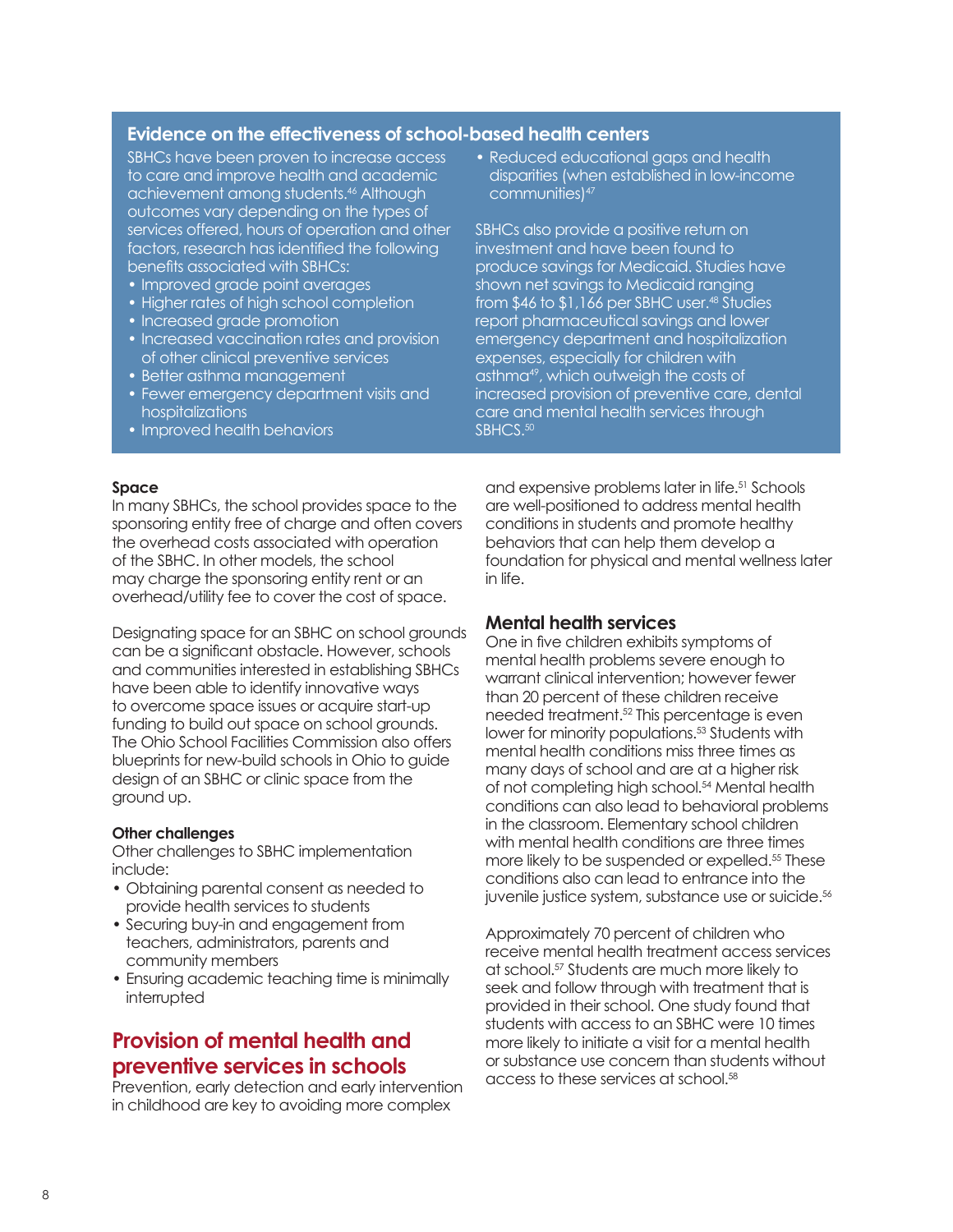

Figure 5. **Framework for school mental health programs** 

School mental health programs can range from minimal support services provided by a school counselor or other school-based professional to a comprehensive continuum of mental health services and supports, ranging from universal prevention to more targeted, intensive clinical interventions.<sup>59</sup> Many effective school-based mental health programs offer three tiers of interventions (see figure 5). This approach is consistent with the Multi-Tier Systems of Support (MTSS) and Positive Behavioral Interventions and Supports (PBIS) frameworks and has been found to produce a number of positive outcomes among students, such as improved grades and better attendance.<sup>60</sup>

The first tier involves schoolwide mental health prevention efforts which aim to decrease risk factors, build resilience and promote mental wellness among students. Such interventions produce a more positive and supportive school environment.<sup>61</sup> Social-emotional instruction is an example of an evidence-based strategy used in the first tier. There are a number of programs proven to promote social and emotional development, such as the PAX Good Behavior Game and Second Step.

The second tier applies to a smaller number of students for whom mental health concerns have

been identified but are not to the level of causing impairment. Services for students in this tier normally involve individual or group counseling. These early intervention efforts may reduce the need for more intensive support later. The third tier involves the smallest number of students – those with more severe mental health symptoms and diagnoses for whom more intensive clinical interventions are needed.<sup>62</sup>

Because schools often do not have professionals on staff to support all students' mental health needs, especially those requiring more intensive intervention, schools are increasingly turning to partnerships with community-based mental health professionals for provision of these services.<sup>63</sup> These professionals often can receive payment from Medicaid and private health insurers for services in the second and third tiers. However, shortages of mental health providers are an ongoing challenge, especially in rural areas. For example, a shortage of school psychologists has been identified in Ohio.<sup>64</sup>

## **Prevention**

In addition to treating physical and mental health conditions, schools can also take steps to help prevent these conditions from developing in the first place and to identify them early. For example, Ohio law requires schools to deliver vision and hearing tests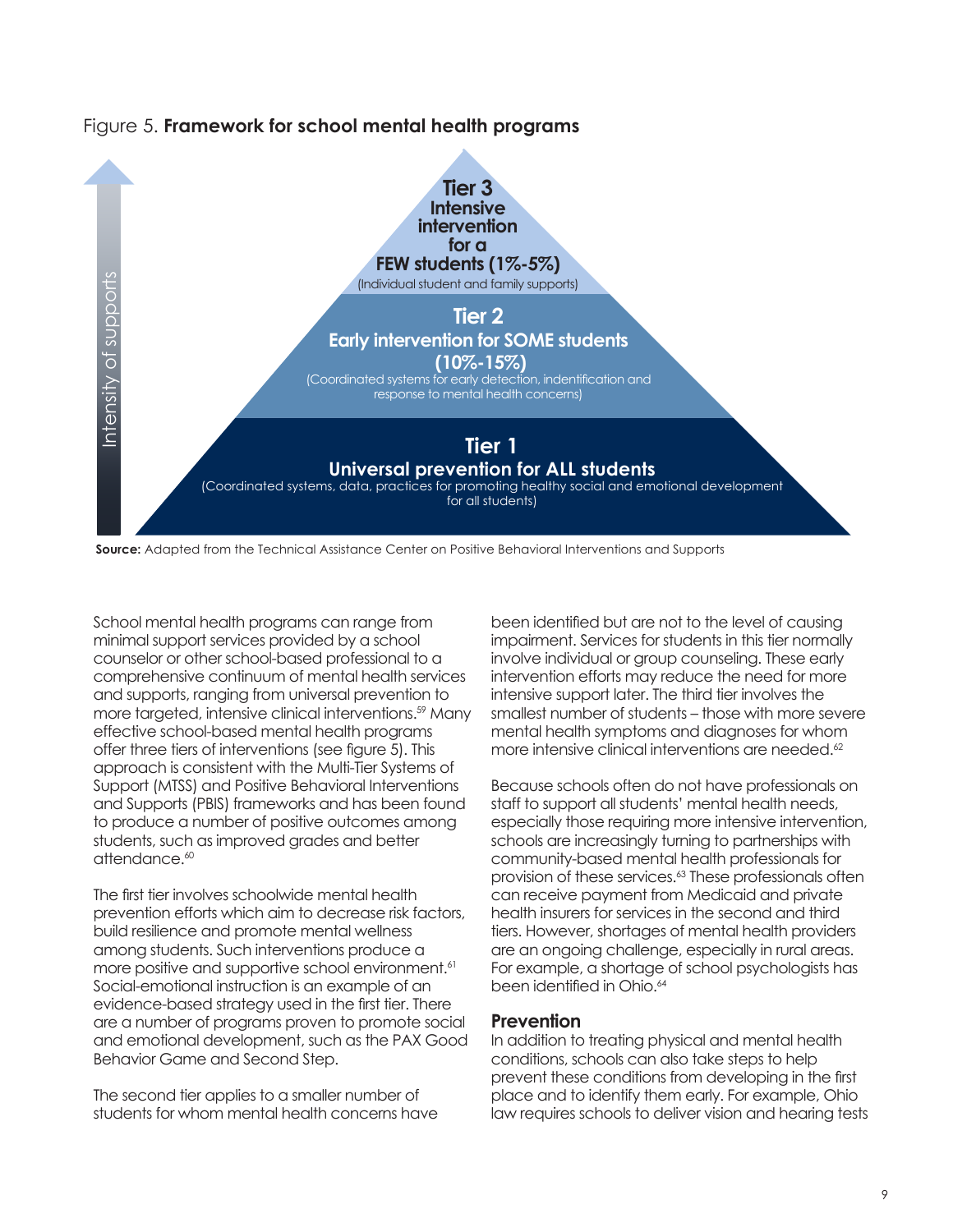to students and to maintain student immunization records.65 For more information, see **[Summary](http://www.healthpolicyohio.org/connections-between-education-and-health-no-2-health-services-in-schools/)  [of School Health Service Requirements under](http://www.healthpolicyohio.org/connections-between-education-and-health-no-2-health-services-in-schools/)  [Ohio Law](http://www.healthpolicyohio.org/connections-between-education-and-health-no-2-health-services-in-schools/).** Many SBHCs offer additional clinical preventive services including well-child checkups, immunizations, additional screenings, as well as nutrition, fitness and weight management services.<sup>66</sup>

There are many evidence-based strategies to enhance physical activity and healthy eating, prevent youth from engaging in risky health behaviors, develop social and emotional skills,

improve behavior and/or prevent violence among students. Some programs, such as socialemotional instruction, provide multiple benefits, such as greater academic achievement, increased school engagement and improved mental health, self-confidence and youth behavior.<sup>67</sup> However, most non-clinical prevention programs, such as those described in this paragraph, are not reimbursed by health insurers, which makes sustainability more challenging. Future HPIO publications will provide more details on specific non-clinical, school-based prevention policies and programs.

## **What are other states doing?**

Together, federal and state policies outline a minimum threshold for the provision of health services in Ohio's schools but fall short of providing a comprehensive policy for providing and funding school health services. Several other states have established more extensive policies to facilitate provision of health services in schools. For example:

**Maryland** state law mandates the provision of health services in schools by a designated school health services professional defined as a physician, certified nurse practitioner or registered nurse.<sup>68</sup> Each county board of education in Maryland is also required to designate a school health services coordinator charged with implementing state and local health policies in the county's public schools.<sup>69</sup>

**Maine70**, **Minnesota71**, **Louisiana72**, **West Virginia<sup>73</sup>** and a number of other states also have mandatory nurse-to-student ratios or require school districts/schools to appoint or employ school nurses.

**Illinois** set comprehensive operational and quality standards for school-based/linked health centers (SBHLC) in law including standards around staffing, access and scope of services provided.74 Under Illinois law, an SBHLC must provide 24-hour coverage throughout the entire year, routinely publicize its services to the student body and the community and ensure that staff is educated in cultural diversity.75

In **Michigan**, joint state funding is provided through the Michigan Department of Health and Human Services and the Michigan Department of Education to about 100 Child and Adolescent Health Centers (CAHCs) across the state.76 The CAHCs include schoolbased and school-linked health centers that provide primary, preventive and mental health services to school-age children.<sup>77</sup> CAHC performance is monitored by the state across a set of key quality and clinical performance measures.<sup>78</sup>

The School-Based Health Alliance 2013- 2014 National Census indicates that state funding is made available to SBHCs in other states including **New York**, **New Mexico**, **West Virginia** and **Connecticut** through state general revenue funds, tobacco settlement dollars and/or Title V Maternal and Child Health Block Grants.<sup>79</sup>

For more information, see our **["Intersections between education and health" online](http://www.healthpolicyohio.org/intersections-between-education-and-health/)  [resource page](http://www.healthpolicyohio.org/intersections-between-education-and-health/)**, which will be continually updated throughout 2017.

## Authors

**Rebecca Carroll,** MPA **Reem Aly**, JD, MHA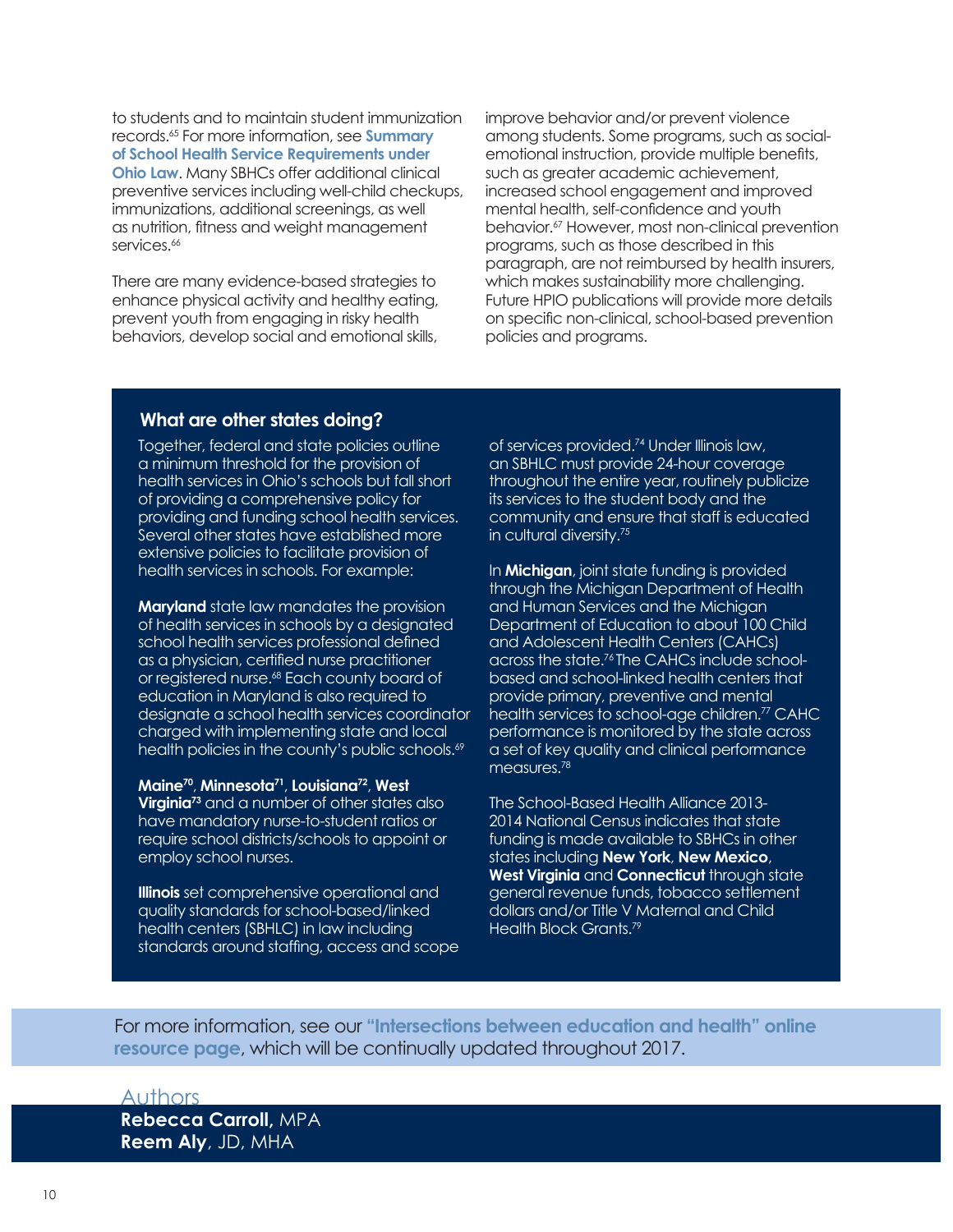## **Policy options to expand health services in Ohio schools**

## **State agencies and policymakers**

- 1. Incentivize partnerships with SBHCs through Medicaid managed care plans and the Comprehensive Primary Care initiative.
- 2. Create seamless data sharing agreements and procedures between and among state agencies that ensure the effective and timely delivery of services to K-12 school districts.
- 3. Ensure that the development of the school-based health care partnership toolkit, as proposed in the OHT 2018-19 budget white paper, includes guidance for navigating federal privacy laws (HIPAA and FERPA).
- 4. Reinstate and continue to convene the School Health Advisory Council.
- 5. Maintain chronic absenteeism as the indicator of school quality/student success in the state plan required under the Every Student Succeeds Act (ESSA).
- 6. Formally adopt the Whole School, Whole Community, Whole Child framework (i.e., comprehensive approach to addressing non-academic learning barriers) to inform education and/or health policy decisions.
- 7. Allocate direct funding to SBHCs through the General Revenue Fund or the Maternal and Child Health Block Grant.
- 8. Allocate direct funding to schools to employ healthcare professionals, such as a full-time school nurse.

## **Ohio Department of Medicaid, Medicaid managed care plans and private health insurers**

- 9. Waive or mitigate prior authorization requirements for SBHCs.
- 10. Explore ways to provide enhanced payments to SBHCs including creating an SBHC provider type.
- 11. Remove barriers to reimbursement of school-based telehealth services, such as making an SBHC a qualifying provider.

12. Make the necessary changes to Ohio Medicaid's state plan (through a state plan amendment) and administrative regulations to facilitate implementation of the new CMS free care policy guidance in Ohio.

## **Providers**

- 13. Partner with schools to deliver healthrelated programs and services to students through SBHCs, mobile clinics or other collaborations.
- 14. Work with schools to develop an infrastructure that links school-based health records with students' electronic health records.

## **Boards of education/school districts**

- 15. Integrate mental health services, including prevention, early intervention and treatment into school-based health care.
- 16. Consider space to provide school-based health services when planning school building construction or expansion.
- 17. Employ a school health coordinator to oversee the delivery of health-related programs and services across all schools in the district.
- 18. Evaluate the impact of school-based health services on chronic absenteeism and academic outcomes.

## **Community members and other interested parties**

- 19. Participate in school health advisory groups to regularly assess student and school health needs at the district or school level and to assist in developing policies and programs to address identified health needs.
- 20. Support organizations like Growing Well (state affiliate of the national School-Based Health Alliance) that advocate for the expansion of SBHCs in the state and provide guidance and technical assistance for the establishment of new SBHCs.
- 21. Include schools, primary care and behavioral health partners in local community health improvement planning led by local health departments and hospitals.